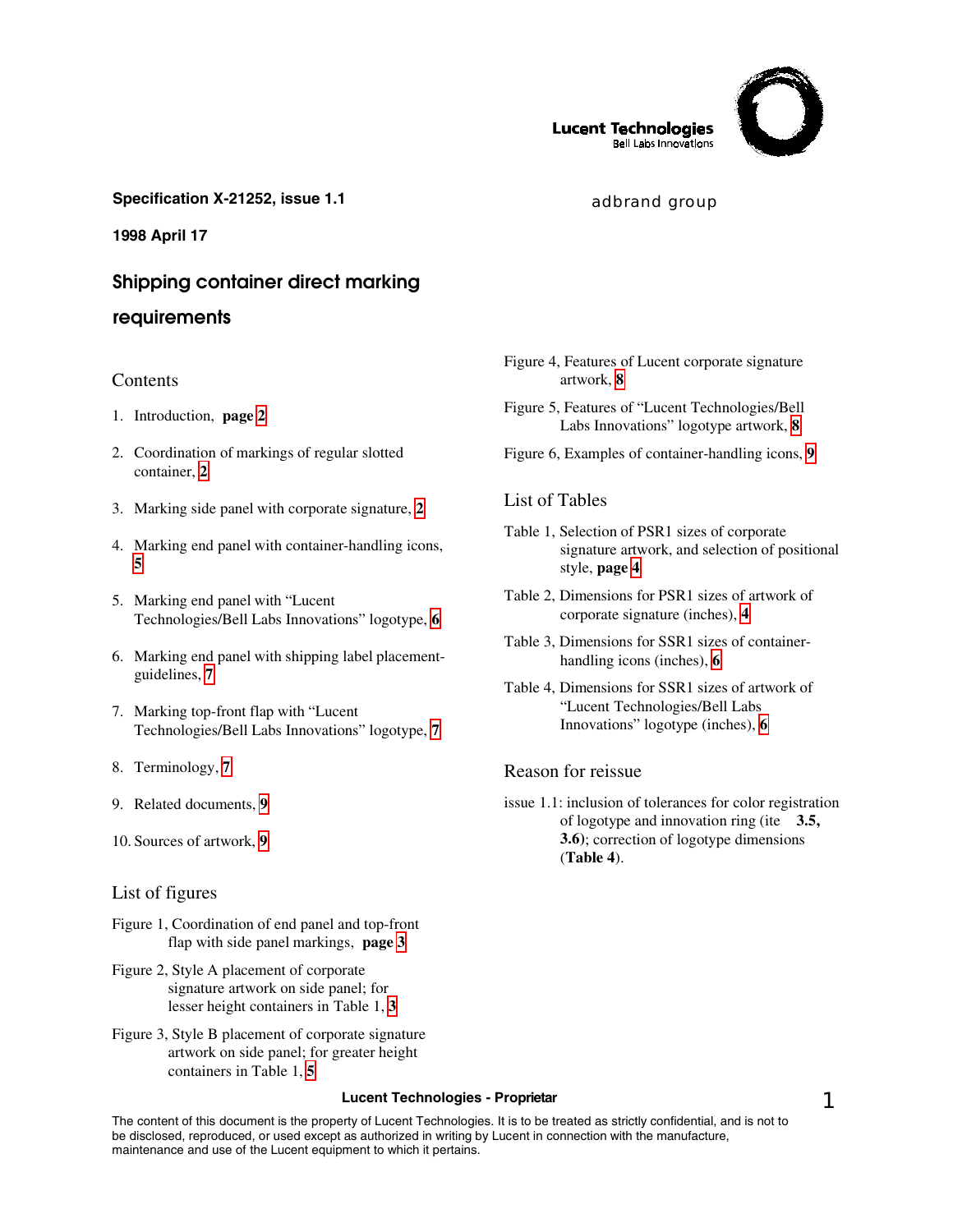# <span id="page-1-0"></span>**1. Introduction**

- 1.1. This document specifies direct marking of the Lucent corporate signature, "Lucent Technologies/Bell Labs Innovations" logotype, container-handling icon, and related marking artwork on various panels of shipping containers filled with Lucent products or property.
- 1.2. This document shows application of Lucent artwork to regular slotted containers (RSC) of all sizes. The intent is to apply these markings to all types of shipping containers in similar fashion.
- 1.3. Standard artwork in standard sizes for marking shipping containers consists of Primary Side Repro 1 (side panel) and Secondary Side Repro 1 (end panel and top flap). Sources for these Lucent Adbrand materials list in Appendix C.
- 1.4. We intend with this document to achieve a prominent and coordinated brand identification of the side panel, and optionally on the end panel and top-front panel, for a given container, and achieve a coordinated marking of sizes and placement of container-handling icon markings, and consistent marking of placement-guidelines for affixing the shipping label(s).
- 1.5. We prefer that the marking color for the Lucent innovation ring be Lucent Red, with all other markings color black. Otherwise, all markings must be color black.

## **2. Coordination of markings of regular slotted container**

- 2.1. The size and position of the corporate signature as marked on the side panel of a container, determine sizes, defaults and alignments for artwork on the end panel and top-front flap, as outlined briefly here, and in more detail below.
- 2.2. The Primary Side Repro 1 (PSR1) size artwork of the Lucent corporate signature selected for marking on the side panel also determines the LT-capital height, which keys the edge spacing of markings on the end panel and top-front flap. (See Figure 1, Note 1.)
- 2.3. This PSR1 size also assigns the size of container-handling icon artwork from the Secondary Side Repro 1 (SSR1) for marking on the end panel.
- 2.4. The PSR1 size also assigns the default size of the SSR1 logotype artwork for marking on the end panel and the top-front flap. Smaller sizes of the SSR1 logotype artwork must be used to avoid interference or concealment b packing tapes, fasteners, shipping labels, other required markings, etc. on the end panel and top-front flap.
- 2.5. The vertical position of the "Lucent Technologies" letters of the PSR1 corporate signature artwork marked on the side panel determines a horizontal baseline for the position of the "Lucent Technologies" letters of the SSR1 logotype marked on the end panel. (See Figure 1, Note 2.)
- 2.6. The left edge of the "Lucent" letters of the PSR1 corporate signature artwork marked on the side panel determines a vertical line intersecting the top-front flap for the left justification of the SSR1 logotype marked on the top-front flap (See Figure 1, Note 3.)

## **3. Marking Side Panel with PSR1 corporate signature artwork**

- 3.1. Both side panels of the RSC must have the corporate signature marking.
- 3.2. The corporate signature marking must be centered horizontally on the size panel.
- 3.3. The size of the PSR1 corporate signature artwork must be determined by the width of the side panel according to Table 1, in one of seven standard sizes.
- 3.4. The vertical positioning of the PSR1 corporate signature artwork must be determined by the height of the side panel according to Table 1, in either Style A (see Figure 2) or Style B (see Figure 3).
- 3.5. The width from the left edge of "Lucent" to the right edge of the innovation ring of corporate signature markings on the side panel must match the overall signature dimensions of the selected size of PSR1 artwork given in Table 2. Tolerance for color registration equals  $\pm$  1/16 inch.
- 3.6. The top of the marked innovation ring to the top of the marked capital letters of "Lucent Technologies" on the side panel must match offset A of the selected size of PSR1 corporate signature artwork given in Table 2. Tolerance for color registration equals  $\pm$  1/16 inch.
- 3.7. The angular orientation of the innovation ring in the corporate signature marking on the side panel must match the PSR1 corporate signature artwork.

# **Lucent Technologies - Proprietar** 2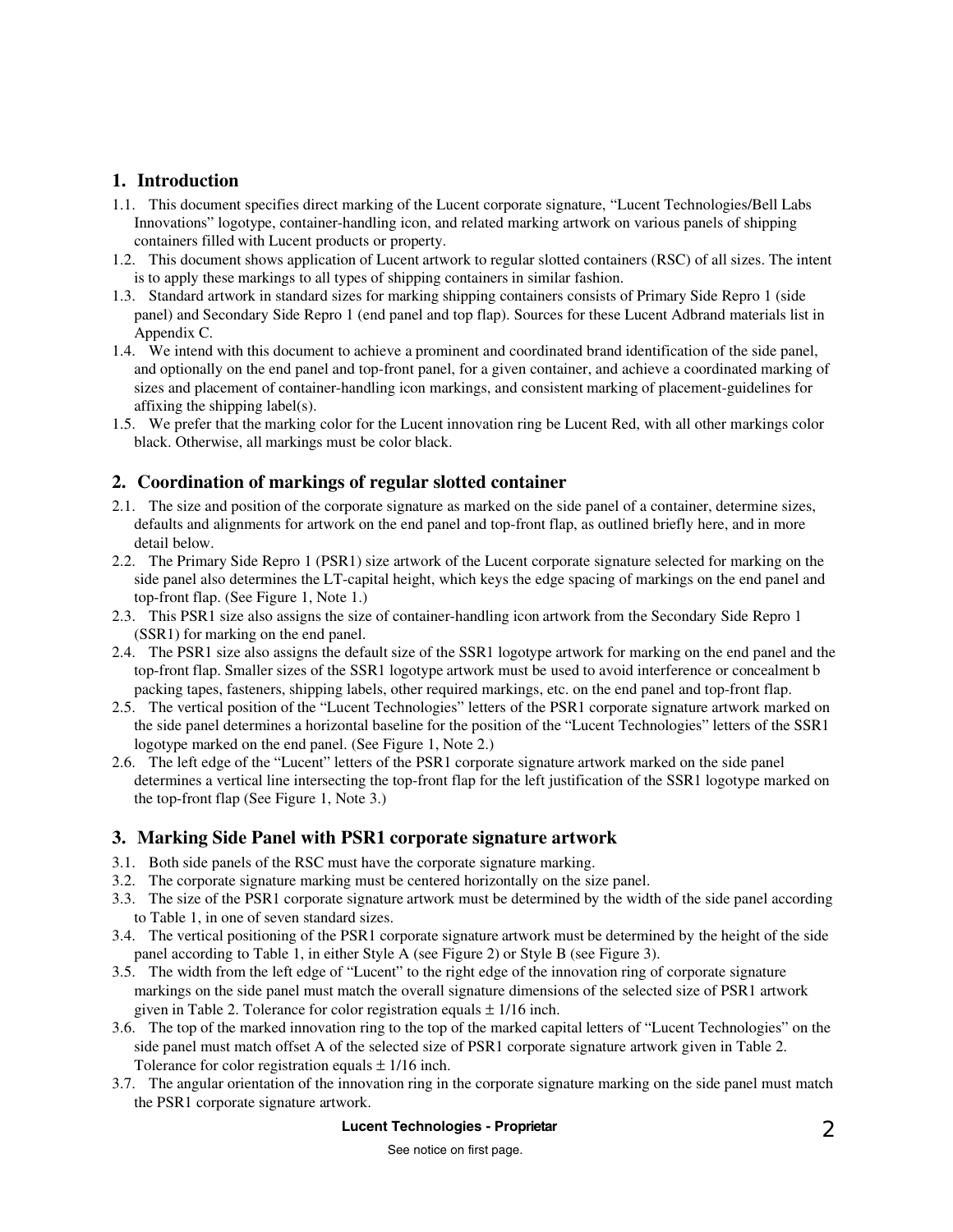<span id="page-2-0"></span>3.8. Additional labels on the side panel must have minimum spacing of  $2 \times (LT$ -capital height) away from the corporate signature marking, where LT-capital height is determined by the selected size of PSR1 corporate signature artwork. (See Table 2.)



# **Figure 1.** Coordination of end panel and top-front flap with side panel marking

Notes:

- 1. LT-capital height of corporate signature on side panel determines various spacing.
- 2. Baseline of "Lucent Technologies" of corporate signature of side panel determines position of the "Lucent Technologies" logotype on end panel.
- 3. Left edge of corporate signature on front-side panel determines left justification for logotype marked on topfront flap.

**Figure 2.** Style A placement of corporate signature on side panel; for lesser height containers in Table 1

| top                                                              |                                       | <b>Lucent Technologies</b><br>Bell Labs Innovations<br>top-front |                           |
|------------------------------------------------------------------|---------------------------------------|------------------------------------------------------------------|---------------------------|
| <b>Lucent Technologies</b><br><b>Italians invastions</b><br>side | @0<br>∆<br><b>Lucerd Technologies</b> | 6<br><b>Lucent Technologies</b><br>Bell Labs Immovations<br>side | 00<br>Lacent Technologies |
| bottom                                                           | end                                   |                                                                  | end                       |

Notes

- 4. PSR1 size artwork determined in Table 1 for given container
- 5. corporate signature centered horizontall
- 6. corporate signature centered verticall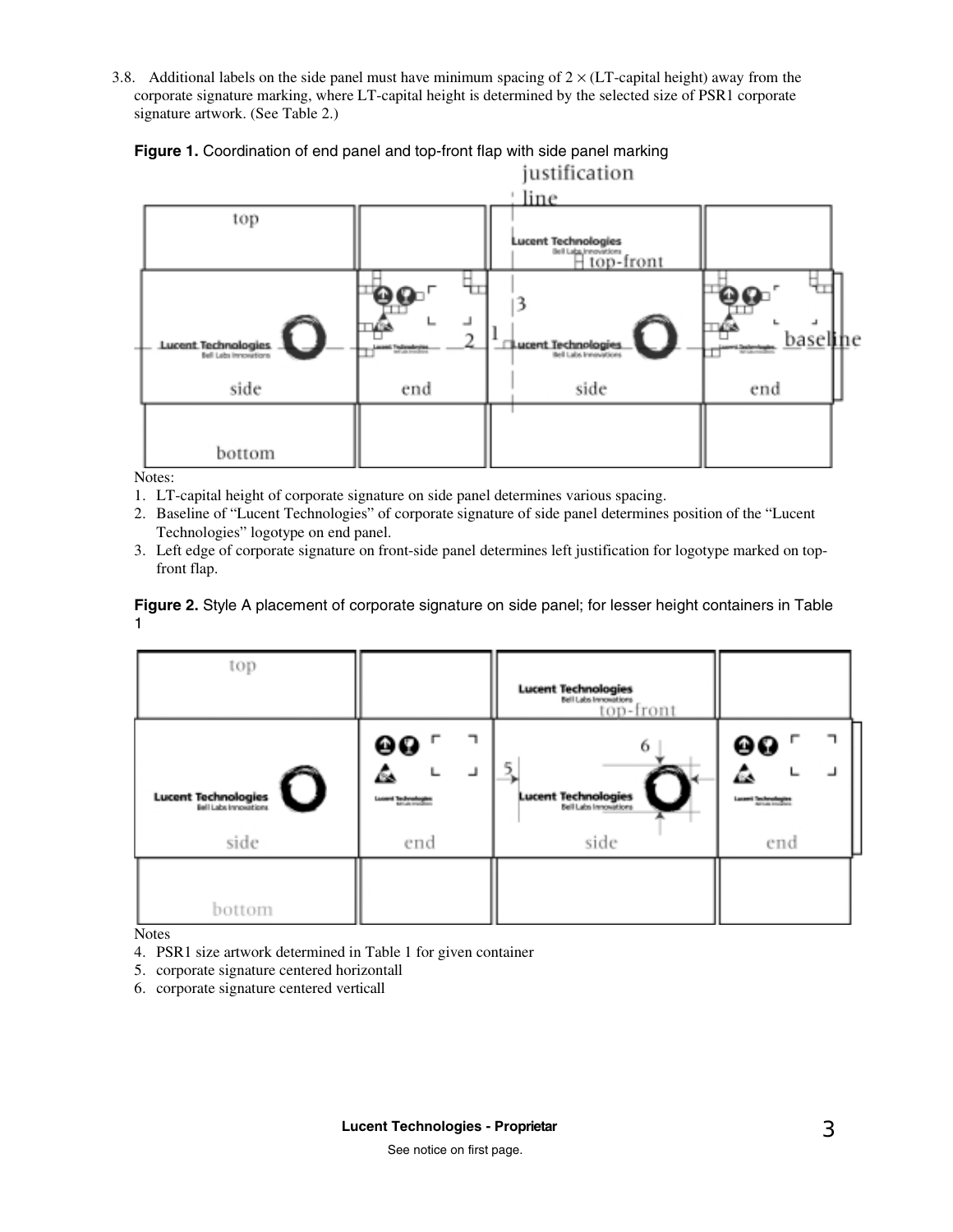**Table 1.** Selection of PSR1 size artwork of corporate signature, and selection of positional style

<span id="page-3-0"></span>

## **Length of side panel, outside dimension (inches)**

**Table 2.** Dimensions for PSR1 sizes of artwork of Lucent corporate signature (inches)

| size        | overall corporate<br>signature width | innovation<br>ring height | offset A   | LT-capital<br>height |
|-------------|--------------------------------------|---------------------------|------------|----------------------|
| 1           | $5 - \frac{1}{2}$                    | $1 - \frac{1}{2}$         | 7/8        | $\frac{1}{4}$        |
| $\mathbf 2$ | $8 - \frac{1}{4}$                    | $2 - \frac{1}{4}$         | $1 - 5/16$ | 3/8                  |
| 3           | $12 - 3/8$                           | $3 - 3/8$                 | 2          | 9/16                 |
| 4           | $16 - \frac{1}{2}$                   | $4 - \frac{1}{2}$         | $2 - 5/8$  | $\frac{3}{4}$        |
| 5           | $20 - 5/8$                           | $5 - 5/8$                 | $3 - 5/16$ | 15/16                |
| 6           | $24 - \frac{3}{4}$                   | $6 - \frac{3}{4}$         | $3 - 7/8$  | $1 - 1/8$            |
| 7           | $28 - 7/8$                           | 8                         | $4 - 5/8$  | $1 - 5/16$           |

Notes:

7. Offset A for each size of artwork provides the vertical alignment between top of innovation ring and top of capital letters of "Lucent Technologies", as when the printing plate is separated for a two-color application.

8. LT-capital height for each size of artwork provides the unit of spacing on the end panel and flap.

**Figure 3.** Style B placement of corporate signature on side panel; for greater height containers in Table 1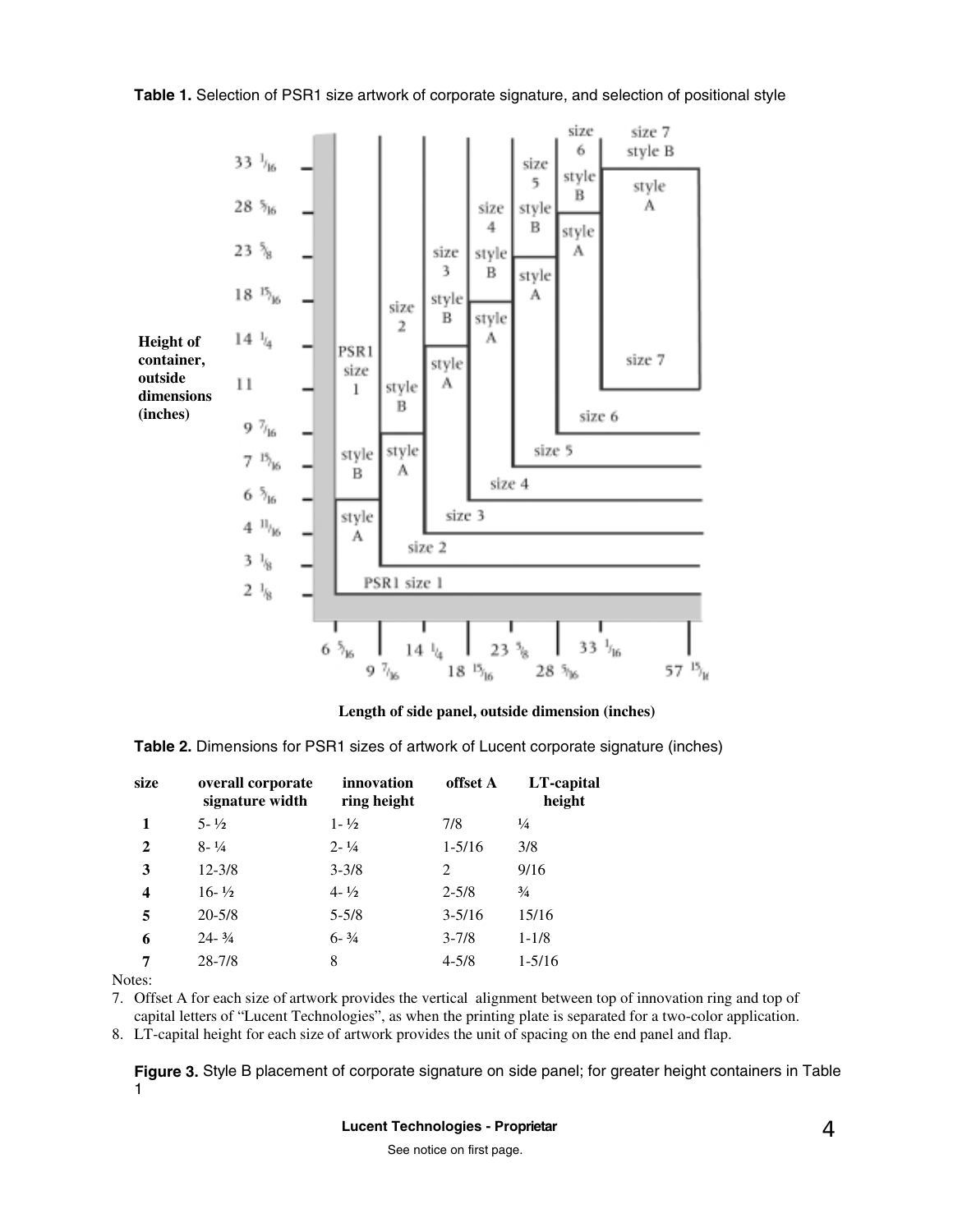<span id="page-4-0"></span>

| top                                                      |                                                            | <b>Lucent Technologies</b><br>Belluks Innovations<br>top-front |                                                |
|----------------------------------------------------------|------------------------------------------------------------|----------------------------------------------------------------|------------------------------------------------|
| <b>Lucent Technologies</b><br><b>Italians invocation</b> | $\mathbf{\mathcal{L}}$<br>00<br><b>Lucerd Technologies</b> | 10<br>11<br>Lucent Technologies*                               | E<br>$\mathsf{r}$<br>00<br>Lacent Technologies |
| side                                                     | end                                                        | side                                                           | end                                            |
| bottom                                                   |                                                            |                                                                |                                                |

**Notes** 

- 9. PSR1 size artwork determined in Table 1 for given container
- 10. corporate signature centered horizontall
- 11. corporate signature baseline equals  $2 \times ($ innovation ring height) from top edge of side panel

## **4. Marking end panel with container-handling icons**

- 4.1. Both end panels of the container must have container-handling icon markings when applied.
- 4.2. The size of SSR1 carton handling icon artwork must match the selected size of the PSR1 corporate signature artwork for the marked container. (I.e., if the PSR1 size 3 corporate signature artwork is selected for side panel marking, then SSR1 size 3 container -handling icon artwork must be marked on the end panel.)
- 4.3. The SSR1 container-handling icon marking must be positioned in the upper left corner of the end panel in one, or more, rows of icons.
- 4.4. The left spacing between the left edge of the end panel and the left edge of the left-most icon of a row must equal  $2 \times (LT$ -capital height), where LT-capital height is determined by the selected size of PSR1 corporate signature artwork for the side panel. (See Table 2.)
- 4.5. The center-to-center horizontal spacing between icons in a row must equal  $3 \times (LT$ -capital height).
- 4.6. The vertical spacing between the bottom of an icon and the top of an icon in the next row must equal  $1 \times (LT$ capital height).
- 4.7. The minimum spacing between the right edge of an icon and the shipping label must equal  $1 \times (LT$ -capital height).
- 4.8. We recommend a sequence of icons, as applicable, in row 1 that reads: this side up-icon, fragile-icon, keep dry-icon, handle with care-icon, stacking limit-icon, ESD sensitivity-icon.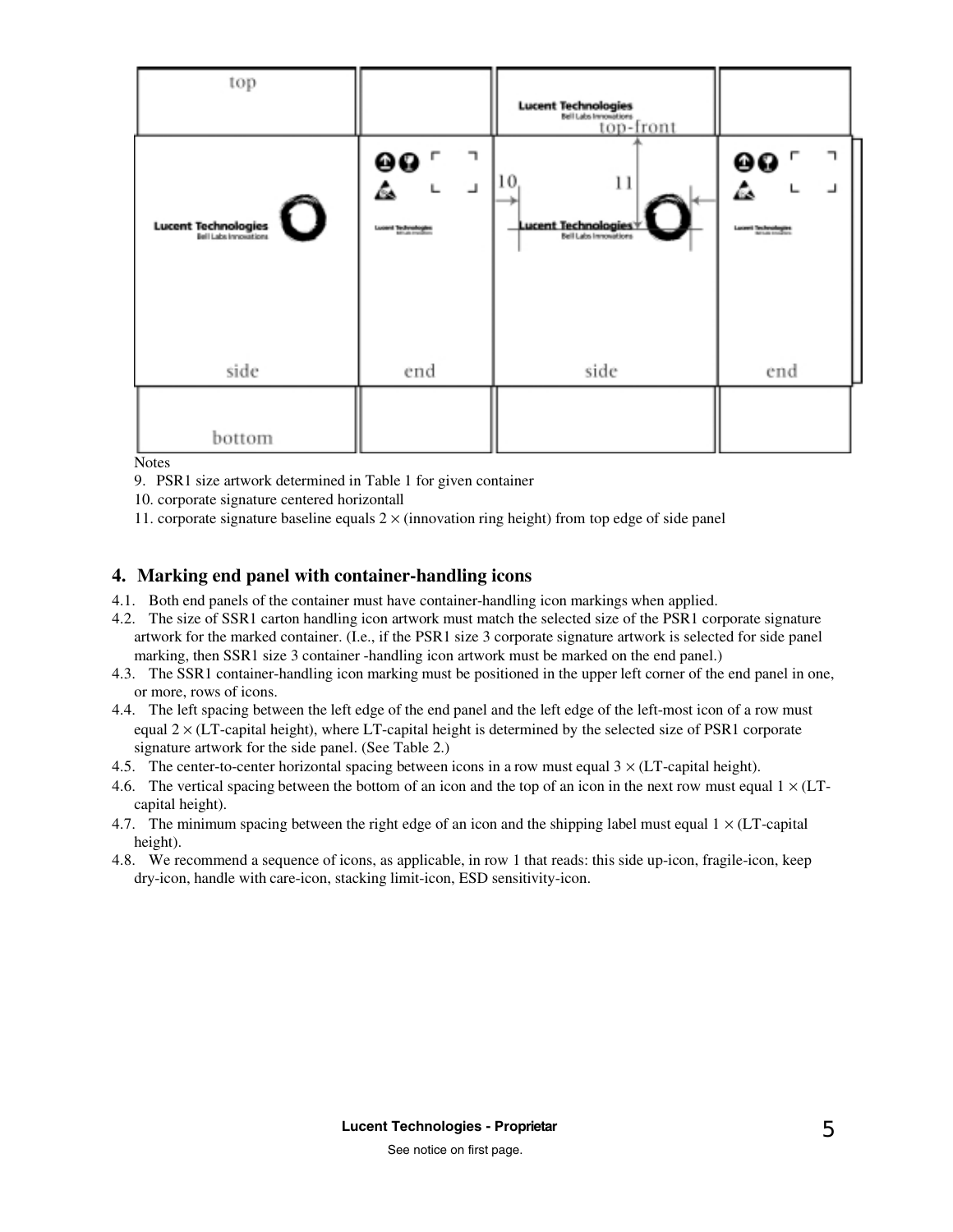| size | icon<br>height    | Notes:<br>12. The selection of size of SSR1 icon     |
|------|-------------------|------------------------------------------------------|
|      | 11/16             | artwork must be determined by the                    |
| 2    | 1                 | selected size of PSR1 artwork for the side<br>panel. |
| 3    | $1 - \frac{1}{2}$ | 13. See Figure 6.                                    |
|      | $2 - 1/16$        |                                                      |
| 5    | $2 - 9/16$        |                                                      |
| 6    | $3-1/16$          |                                                      |
|      | $3 - 9/16$        |                                                      |

.

<span id="page-5-0"></span>**Table 3.** Dimensions for SSR1 sizes of artwork of container-handling icons (inches)

## **5. Marking end panel with "Lucent Technologies/Bell Labs Innovations" logotype**

- 5.1. Both end panels of the container must have the "Lucent Technologies/Bell Labs Innovations" logotype markings when applied.
- 5.2. The default size of SSR1 logotype artwork must match the selected size of the PSR1 corporate signature artwork for the marked container. (I.e., if the PSR1 size 3 corporate signature artwork is selected for side panel marking, then SSR1 size 3, or the next two smaller sizes---in this case, 2 or 1---logotype artwork may be marked on the end panel.)
- 5.3. The SSR1 logotype artwork must be vertically positioned on the end panel so that the bottom of the letters "Lucent Technologies" rest on the same baseline as the letters "Lucent Technologies" of the corporate signature marked on the side panel.
- 5.4. The left spacing between the left edge of the end panel and the left edge of the logotype must equal  $2 \times (LT$ capital height), where LT-capital height is determined by the selected size of PSR1 corporate signature artwork for the side panel. (See Table 2.)
- 5.5. The minimum spacing between the top of the logotype marking and the bottom of the container-handling icon must equal  $1 \times (LT$ -capital height).
- 5.6. The minimum spacing between the bottom of the logotype marking and the bottom edge of the end panel must equal  $2 \times (LT$ -capital height).
- 5.7. The minimum spacing between the shipping label and the logotype must equal  $1 \times (LT$ -capital height).
- 5.8. The next two smaller sizes than the default size of SSR1 logotype artwork may be applied to obtain required spacing.

**Table 4.** Dimensions for SSR1 sizes of artwork of "Lucent Technologies/Bell Labs Innovations" logotype (inches)

| size | X, logotype<br>width | Y, logotype<br>height | Notes:<br>14. Default size of SSR1 artwork of logotype matches                                        |
|------|----------------------|-----------------------|-------------------------------------------------------------------------------------------------------|
|      | $3 - 5/8$            | 9/16                  | the selected size of PSR1 artwork applied to the                                                      |
|      | $5 - 7/16$           | 13/16                 | side panel. However, the next two smaller sizes of<br>SSR1 artwork may be applied to the end panel to |
| 3    | $8 - 1/8$            | $1 - \frac{1}{4}$     | obtain required spacing.                                                                              |
| 4    | $10 - 7/8$           | $1 - 5/8$             | 15. Similarly for the top-front flap, the default size of                                             |
| 5    | $13 - 5/8$           | $2 - 1/16$            | SSR1 artwork of logotype matches the selected                                                         |
| 6    | $16 - 5/16$          | $2 - \frac{1}{2}$     | size of PSR1 artwork applied to the side panel.                                                       |
| 7    | $19 - 1/16$          | $2 - 7/8$             | However, the next two smaller sizes of SSR1<br>artwork may be applied to obtain required spacing.     |
|      |                      |                       | 16. See Figure 5.                                                                                     |

# **6. Marking end panel with shipping**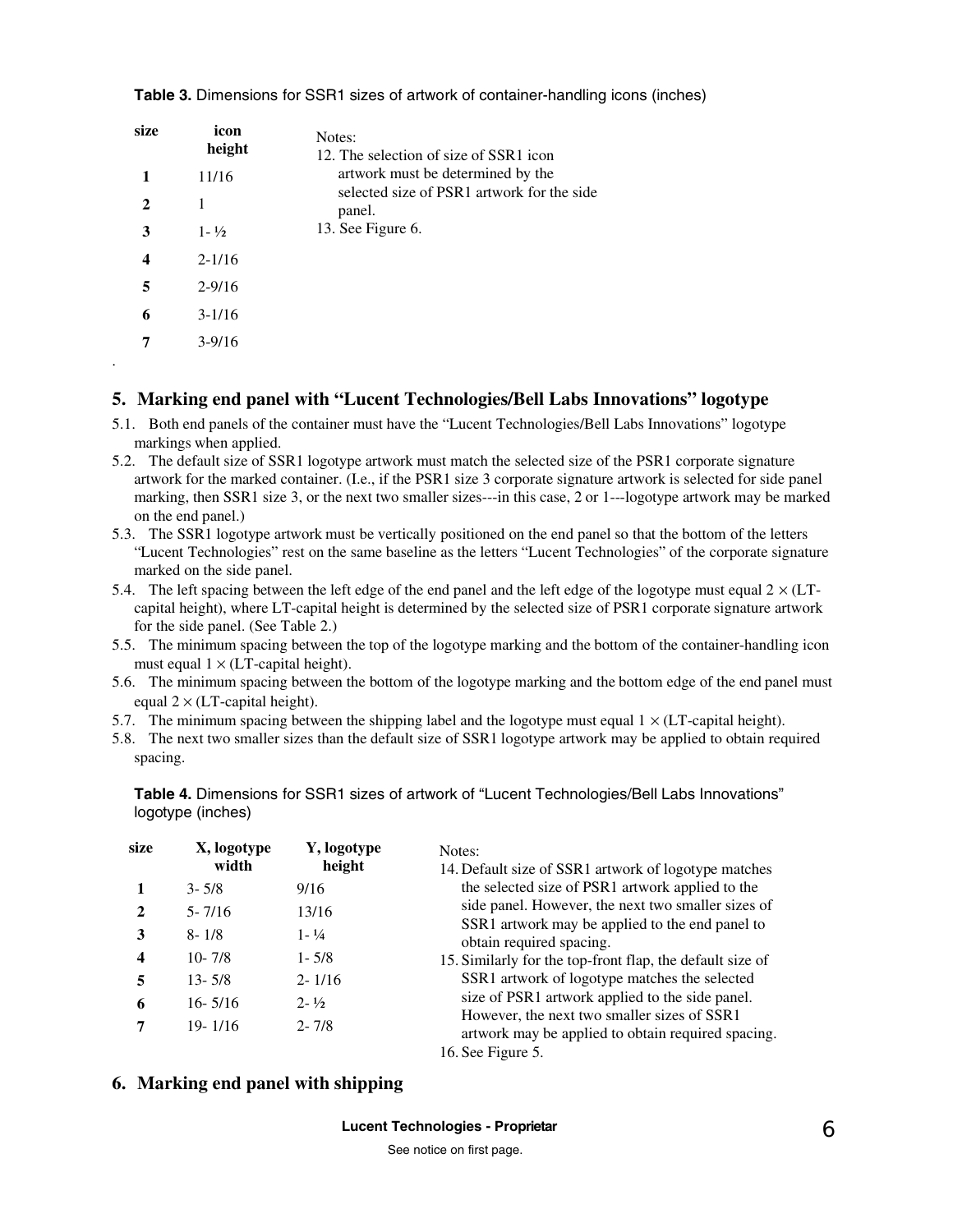## <span id="page-6-0"></span>**label placement-guidelines**

- 6.1. One, or both, end panels must have placement-guideline markings for showing placement of shipping label(s).
- 6.2. The first shipping label placement-guidelines must be positioned in the upper right hand corner of an end panel.
- 6.3. The right spacing between the right edge of the end panel and the right-most edge of the placement-guidelines must equal  $2 \times (LT$ -capital height), where LT-capital height is determined by the selected size of PSR1 corporate signature artwork for the side panel. (See Table 2.)
- 6.4. The top spacing between the top edge of the end panel and the top-most edge of the placement guidelines must equal  $2 \times (LT$ -capital height).
- 6.5. Placement-guideline artwork must consist of four markings indicating the corner positions of a rectangular label of given height and width.
- 6.6. Each placement-guideline corner marking must consist of a right angle formed of intersecting 3-point rules intersecting at their end points, extending toward the opposing corner of the label, and of length ¾ inch.
- 6.7. Additional labels on the end panel must position beneath the first shipping label, with same right spacing, and appropriate placement-guideline markings.

# **7. Marking top-front flap with "Lucent Technologies/Bell Labs Innovations" logotype**

- 7.1. The top-front flap must have the "Lucent Technologies/Bell Labs Innovations" logotype when applied.
- 7.2. The default size of SSR1 logotype artwork must match the selected size of the PSR1 corporate signature artwork for the marked container. (I.e., if the PSR1 size 3 corporate signature artwork is selected for side panel marking, then SSR1 size 3, or next two smaller sizes—in this example, 2 or 1—logotype artwork may be marked on the top-front flap.)
- 7.3. The selected size SSR1 logotype artwork must be left justified to the left edge of the PSR1 corporate signature artwork marked one the side panel adjoined to the top-front flap.
- 7.4. The spacing between the bottom the letters "Bell Labs Innovations" of the marked SSR1 logotype artwork and the bottom edge of the top-front flap must equal  $2 \times (LT$ -capital height), where LT-capital height is determined by the selected size of PSR1 corporate signature artwork for the side panel. (See Table 2.)
- 7.5. The minimum spacing between the top edge of the letters "Lucent Technologies" of the marked SSR1 logotype artwork and any shipping tape, staple, fastener, etc., must equal  $1 \times (LT$ -capital height). We recommend the next two smaller sizes than the default size of SSR1 logotype artwork to obtain required spacing.

# **8. Terminology**

**Adbrand** : Lucent advertising and brand management group. Contact D.M. Davenport, telephone +1 732 949 5519, facsimile +1 732 949 2880.

**Baseline**: horizontal line touching the bottom of the letters "Lucent Technologies" in the corporate signature as marked on the side panel, which determines alignment of logotype as marked on end panel.

**Container-handling icons**: icon artwork which provides precautionary symbols for handling and storing the shipping container and contents; used only when precautionary message applies to handling contents of container. See Figure 6.

**Corporate signature**: the corporate signature artwork has three composing parts: "Lucent Technologies" letterform, "Bell Labs Innovations" letterform, and the innovation ring, arranged exactly as shown (this is Lucent adbrand's horizontal 'b' configuration). Artwork provided by PSR1.

**End panel**: The end panel of the shipping container receives markings for container-handling icons, logotype; Shipping labels typically affix onto the end panel. The end panel has been termed "secondary" side, also.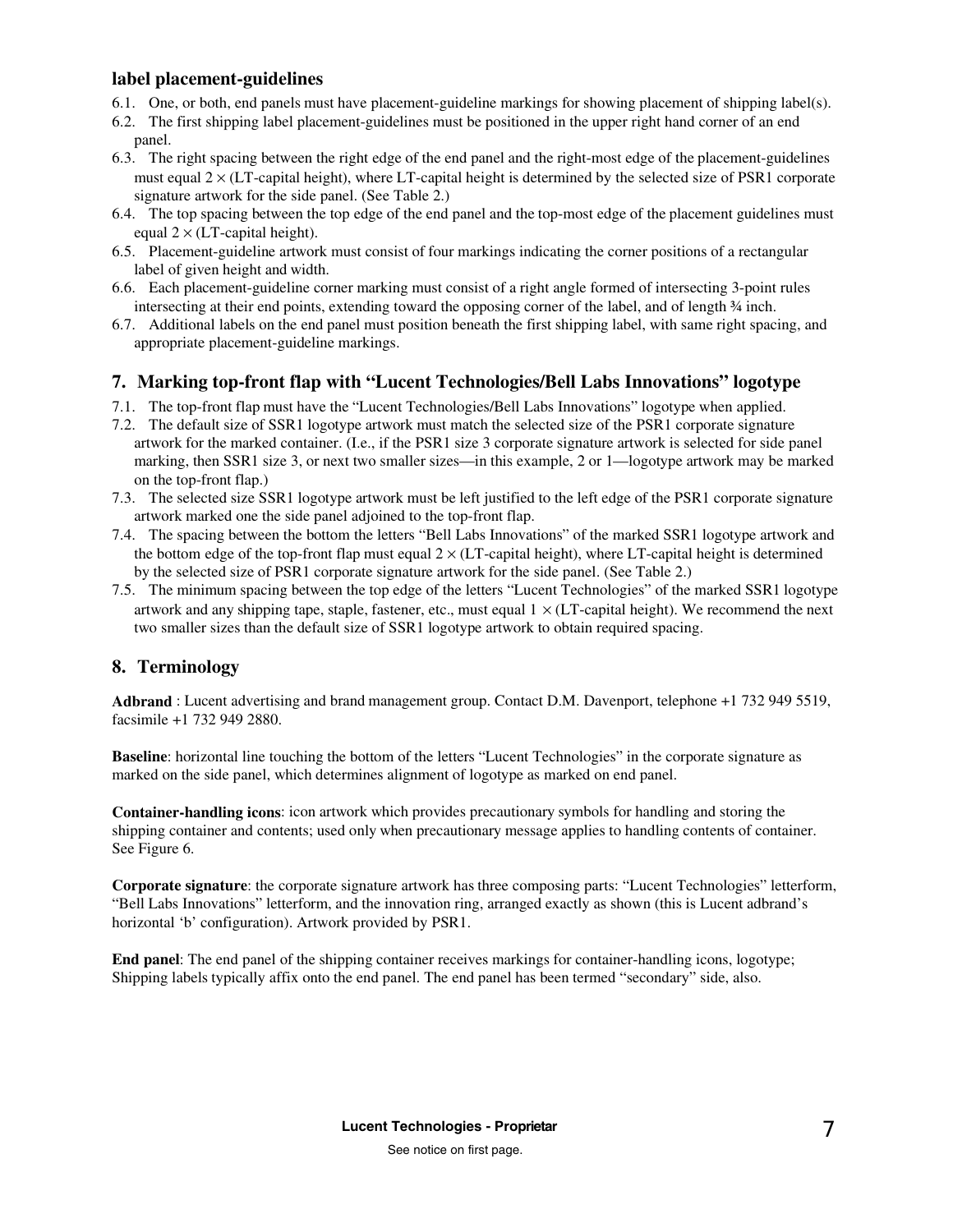#### <span id="page-7-0"></span>**Figure 4.** Features of corporate signature artwor



**Innovation ring**: unique brush-marked ring of color Lucent Red; component of the corporate signature.

**Logotype**: the logotype artwork has two components: "Lucent Technologies" letterform, and "Bell Labs Innovations" letterform, arranged exactly as shown in Figure 5; artwork provided by SSR1.

**Figure 5.** Features of "Lucent Technologies/Bell Labs Innovations" logotype artwor



**"Lucent Technologies/Bell Labs Innovations"**: see logotype.

**Lucent Red**: standard color for innovation ring of Lucent corporate signature. Color Lucent red equals the Pantone® PMS 186C check standard. For KRAFT containers, GCMI #74 Red ink is acceptable for direct marking application. For WHITE (including mottled or bleached) containers, GCMI #75 is acceptable for direct marking application.

**LT-capital height**: the height of the capital letter "L" and "T" marked as part of the corporate signature artwork on the side panel for a given shipping container. This LT-capital height is used as a unit for margins on the end panel and flaps. See Figure 4.

**Primary Side Repro 1**: artwork for side panel. Provides and defines standard sizes of Lucent corporate signature, horizontal configuration b.

**PSR1**: See Primary Side Repro 1

**Regular Slotted Container** : common top loading style of shipping container, typically fiberboard.

**RSC** : See Regular Slotted Container.

**Secondary Side Repro 1** : artwork for end panel and top-front flap. Provides and defines standard sizes of "Lucent Technologies/Bell Labs Innovations" logotype and container-handling icons.

**SSR1** : See Secondary Side Repro 1.

**Side panel**: The side panel of the shipping container provides the primary branding surface; side panel typically has the largest marking area of the shipping container, and receives the corporate signature markings. Has been termed "primary" side, also.